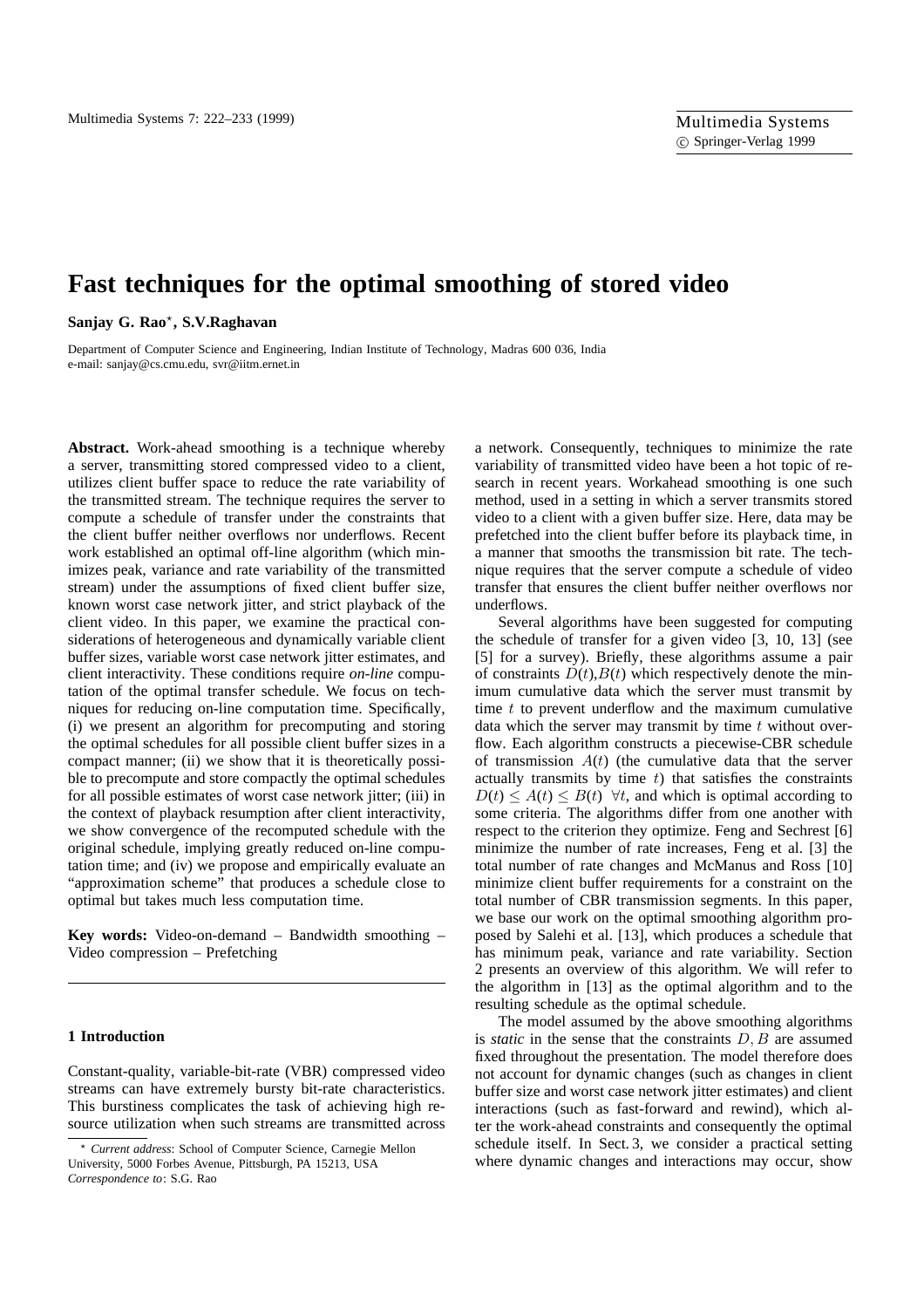#### **Table 1.** Notation used

| N | Length of video in frames |  |  |  |  |
|---|---------------------------|--|--|--|--|
|---|---------------------------|--|--|--|--|

- b Client buffer capacity for storing unplayed frames
- $d(t)$  size of frame t<br> $D(t)$  Minimum cum
- Minimum cumulative data that must be transmitted by the server by time  $t$  to avoid underflow  $D(0) = 0.$   $D(t) = D(0) + \sum_{i=1}^{t} d(i)$
- $a(t)$  Amount of data sent by the server at time t, along the optimal schedule
- $A(t)$  Cumulative data sent by the server along the optimal schedule by time t
- $A(0) = D(0)$ .  $A(N) = D(N)$ .  $A(t) = A(0) + \sum_{i=1}^{t} a(i)$
- $B(t)$  Maximum cumulative data that can be transmitted by the server by time t without buffer overflow

how the work-ahead constraints are affected and discuss why on-line computation of the optimal schedule becomes essential.

Two fundamental questions that arise in the context of an on-line computation are (i) how to minimize on-line computation time ?, and (ii) what impact does the altered schedule have on the network resources required by the video stream? In this paper, we focus on addressing the first question. Our approach consists of (i) establishing fundamental relationships that exist between the optimal schedules arising out of different constraints (Sect. 4), and (ii) using these results to reduce on-line computation time in the presence of heterogeneous client buffer sizes, variable worst case network jitter estimates and client interactions. (Sect. 5).

In Sect. 4, we assume that two physically different situations may be modeled by the constraints  $(D1, B1)$  and  $(D2, B2)$  with optimal schedules A1 and A2. Given particular relationships between D1 and D2, B1 and B2, we establish relationships between A1 and A2. Our results include, (i) the *Domination Theorem* which asserts that, if  $D2(t) \geq D1(t)$   $\forall t$  and  $B2(t) \geq B1(t)$   $\forall t$ , then  $A2(t) \ge A1(t) \,\forall t$ , (ii) the *Refinement Theorem* which asserts that, if  $D2(t) = D1(t)$   $\forall t$  and  $B1$  is displaced downwards or right from  $B2$ , then the critical points<sup>1</sup> of  $A1$  are a superset of those of A2, and (iii) the *Convergence Theorem* which asserts that if  $\forall t \ge q$ ,  $D_1(t) = D_2(t)$  and  $B_1(t) = B_2(t)$ , then A1 and A2 *converge* at a point beyond q.

Applying these results, in Sect. 5, (i) we propose an algorithm that can precompute and store the optimal schedules for *all possible client buffer sizes* in a compact way, (ii) we show that it is theoretically possible to precompute and store the optimal schedule for *all possible worst case network jitter estimates* in a compact fashion, (iii) in the context of client playback after an interaction, we show that the recomputed schedule of transfer *converges* with the original schedule, and recomputation involves examination of only the frames up to the point of convergence. We empirically evaluate the impact of this theoretical result.

Finally, in Sect. 6, we propose and empirically evaluate an *approximation scheme*, that involves altering the workahead constraints and performing optimal smoothing with the altered constraints. The resulting schedule is feasible and close to being optimally smooth with respect to the original constraints, yet it takes much less time to compute.

Section 7 discusses related work and Sect. 8 makes concluding remarks.



(d) - Convex - Rate-increase (b) - Concave - Rate-decrease. **Fig. 1.** Optimal schedule construction

# **2 The optimal smoothing algorithm: overview**

Consider a discrete-time model at the frame level. That is,  $t \in \{1, 2, \ldots N\}$ , where N is the length of the video in frames. The notation is summarized in Table 1. It is assumed that the server transmits data periodically at the video frame rate, and what varies is the amount of data sent each time.  $S = [a(1), a(2), \ldots, a(N)]$  represents a feasible schedule iff  $A(0) = D(0)$ ,  $A(N) = D(N)$  and  $D(t) \leq A(t) \leq B(t) \ \forall t$ . Note that the last condition ensures that there is no buffer underflow  $(A(t) \leq D(t))$  or overflow  $(A(t) \geq B(t))$ . In the particular case where there is no network delay or jitter, and the client has a buffer size b,  $B(0) = D(0)$ , and  $B(t) =$  $min\{D(t - 1) + b, D(N)\}\$ 

The algorithm constructs a feasible piecewise-CBR transmission schedule in the following manner. The idea is to iteratively identify the longest possible CBR transmission segment (since CBR transmission is optimally smooth), and when the transmission rate must be changed to ensure feasibility, to make the change as *early* as possible, thereby ensuring that the change is as *small* as possible. The construction is illustrated in Fig. 1. To prevent buffer overflow at (a), the rate is decreased at the earliest possible moment (b). (Decreasing the rate earlier than (b) would result in a buffer underflow.) Similarly, to prevent buffer underflow at (c), the rate is increased at the earliest possible moment (d). (Increasing the rate earlier than (d) would result in a buffer overflow). The reader is referred to [13] for the actual algorithm. The complexity is  $O(N^2)$ , but an  $O(N)$  algorithm is also discussed. Points of rate increase or rate decrease are called change points, the former being referred to as convex and the latter as concave. Thus, in Fig. 1, (b) is concave and (d) is convex. It is to be noted that if  $t$  is a concave (con-

<sup>1</sup> Critical points of a schedule are those points where the client buffer is empty or full. (See Sect. 4). It is easy to reconstruct the optimal schedule given its critical points.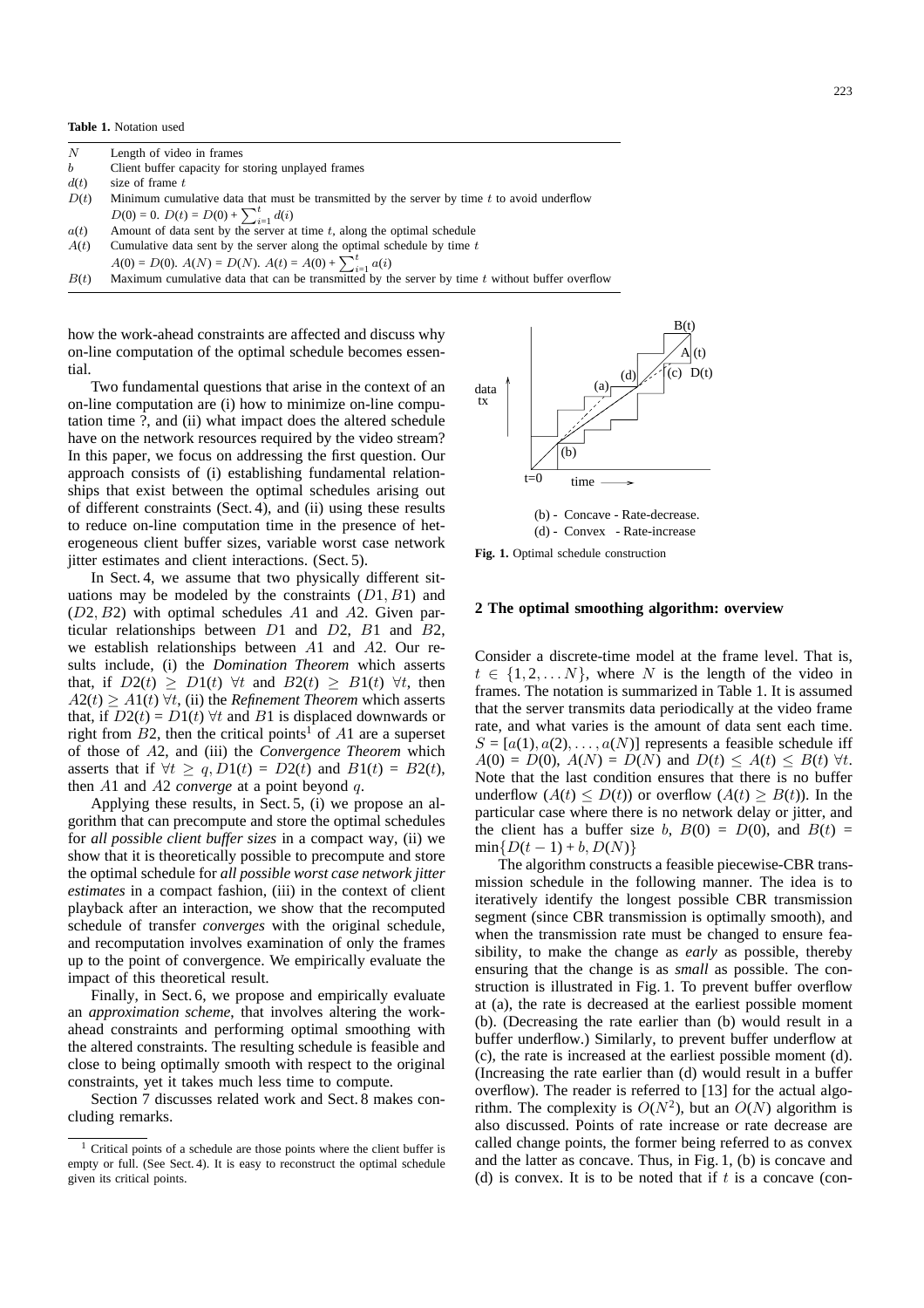

**Fig. 2.** A typical complex setting

vex) change point, then  $a(t+1) < a(t)$   $(a(t+1) > a(t))$  and  $A(t) = D(t)$   $(A(t) = B(t)).$ 

#### **3 Need for on-line computation**

Consider Fig. 2 which illustrates a multimedia server, concurrently transmitting distinct VBR streams to clients across a high-speed network. Each client is a set-top box or a network PC with a certain limited buffer capacity, and the server transmits data to the client according to an optimal schedule of transfer, computed as described in the previous section. We now describe several situations where the server needs to compute the schedule of transfer on-line.

In heterogeneous environments, where users purchase set-top boxes corresponding to their budget and requirements, the client buffer sizes can vary from a few hundred kilobytes to over a gigabyte [10]. The work-ahead constraint  $B(t)$  varies with client buffer size as  $B(t)$  =  $min\{D(t-1)+b, D(N)\}\$ , resulting in a variation of the optimal schedule with client buffer size. Consequently, the server must either explicitly store the optimal schedule for every possible client buffer size, or it must determine the client buffer size at the start of each presentation and compute a schedule of transfer on-line. Further, the client may be running other processes simultaneously, which share buffer space. This could potentially result in dynamic variation of the buffer available for smoothing during the presentation, and necessitate on-line schedule recomputation.

The client may be connected to the server via a network with highly variable and potentially unbounded jitter, such as Ethernet or the Internet. In [13], it is assumed that the server estimates apriori the worst case end-to-end jitter over the entire length of video playback. A worst case jitter of  $j$  frame units, where  $j = \lceil \frac{WorstCaseNetworkJitter(s)}{1/framerate} \rceil$ , is handled by delaying client playback by  $j$  and ensuring that the server stays j ahead of the client, i.e., by shifting the curve  $B(t)$ to the right by  $j$  units and performing smoothing with the shifted  $B(t)$  and the original  $D(t)$ . (Formally,  $B1(t) = B(t$ j),  $t \ge j + 1$ ,  $B1(t) = b$ ,  $1 \le t \le j$ ,  $B1(0) = 0$ . Smoothing is done with  $D(t)$ ,  $B1(t)$ .) However, such an estimate of worst case jitter  $j$  is difficult to make in the real environments we consider. Instead, the server could periodically revise



**Fig. 3.** Playback restart after a client interaction may require schedule recomputation (see text)

its estimate using some on-line algorithm and consequently derive an updated transmission schedule.

Finally, the client may be enabled to perform interactive functions, such as fast-forward, rewind, pause/resume and indexing (temporal jumps forward/backward) during stream playback. While playback restart after an interaction does not alter the work-ahead constraints, a recomputation of the optimal schedule may still be required. To see this, consider Fig. 3, which illustrates a client which while viewing frame  $r$  of a video makes a temporal jump forward to frame  $u$ . The client buffer is flushed out and normal playback now resumes from frame  $u + 1$  onwards. Note that had the interaction not taken place, an amount of work-ahead data  $WA = A(u)$  –  $D(u)$  would have already been available in the client buffer at time u. Consequently, the original schedule cannot be used directly and a new optimal schedule A1 needs to be computed.

The optimal off-line algorithm proposed in [13] takes roughly 6–8 s to smooth a 174,000-frame trace on an SGI workstation with a 150-MHz R4400 processor. However, it is conceivable that this overhead may be unacceptably high in an on-line situation. Large-scale servers handle hundreds of clients, and may have to deal with several on-line computations concurrently. In addition, while it is expected that servers would be optimized for I/O-intensive operations, modern web servers may have to perform compute-intensive activities and computation overheads cannot be ignored.

# **4 Results establishing the relationship between optimal schedules**

We assume that any real-world "situation" may be modeled by a pair of constraints  $(D, B)$ . Given two physically different situations  $(D1, B1)$  and  $(D2, B2)$  with optimal curves A1 and A2, we present results, which, given particular relationships between  $D1$  and  $D2$ , and between  $B1$  and  $B2$ , establish relationships between A1 and A2. In Sect. 5, we apply these results to relate schedules arising from different client buffer sizes and different worst case network jitter estimates.

We begin by presenting a fundamental result, the *Domination theorem*, which we find useful in subsequent results.

**Definition 1 (Domination).** *A function* f(t) *is said to dominate a function*  $g(t)$  *over an interval*  $[p, q]$  *iff*  $f(t) \ge g(t)$ ,  $∀t, p ≤ t ≤ q.$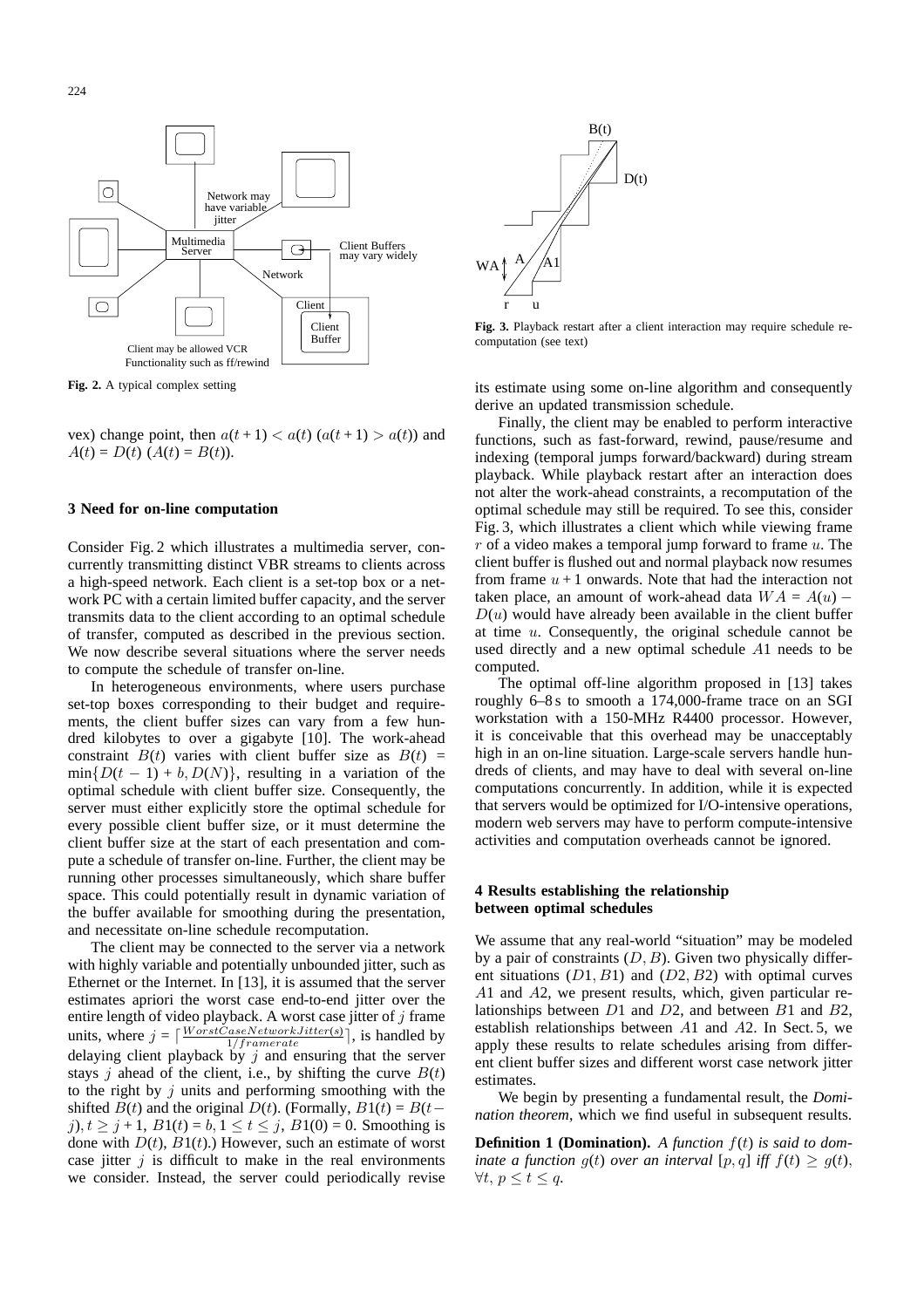**Theorem 1 (Domination theorem).** *Let* B2 *dominate* B1 *over an interval* [p, q], D2 *dominate* D1 *over* [p, q],  $A2(p) \ge$  $A1(p)$  *and*  $A2(q) \geq A1(q)$ *. Then* A2 *dominates* A1 *over* [p, q]*.*

See Appendix A for proof. Briefly, the proof is by contradiction. We assume a maximal segment  $[s, u)$  such that A1 dominates A2 over [s, u),  $p \leq s \leq u \leq q$ ,  $A2(s-1) \ge A1(s-1)$  and  $A2(u) \ge A1(u)$ . We then show that A1 has no points of rate -decrease (concave) over [s, u) and  $A2$  has no points of rate increase over [s, u). From this, we show  $A1(u) > A2(u)$  and arrive at a contradiction.

We now introduce the notion of *critical points* of an optimal schedule.

**Definition 2 (critical points).** t *is a critical point of an optimal schedule if the client buffer is either empty*  $(A(t) = D(t))$ or full  $(A(t) = B(t))$  at time t. In the former case, the criti*cal point is referred to as concave and in the latter case as convex.*

All change points of an optimal schedule are also critical points for that schedule, but the converse need not be true.<sup>2</sup> Given the critical points of an optimal schedule, and stored  $D(t)$  values, it is easy to reconstruct the schedule itself.

In Sect. 3, we have seen that a change of client buffer size displaces the work-ahead constraint  $B$  upwards or downwards, while a change of worst case network jitter estimate displaces the constraint  $B$  to the left or right. We now present the *Refinement theorem*, that relates the critical points of schedules A1 and A2, optimal respectively for constraints  $(D1, B1)$  and  $(D2, B2)$ , where D1 and D2 are identical,  $B2$  dominates  $B1$ , and  $B1$  is obtained either by displacing B2 downwards or to the right. We will use the *Refinement theorem* in Sect. 5 to relate optimal schedules arising from different client buffer sizes and different worst case network jitter estimates.

**Theorem 2 (Refinement theorem).** *Let*  $D1(t) = D2(t)$  *and*  $B1(t) \leq B2(t)$ ,  $\forall t, 0 \leq t \leq N$ . Then,

*(a) The concave critical points of* A1 *are a superset of the concave critical points of* A2*.*

*(b) (i) If*  $B2(t) \leq B1(t) + k \forall t, 0 \leq t \leq N$ , then,  $A2(t) \leq$  $A1(t) + k \ \forall t, 0 \leq t \leq N$ . *(ii) Further, if over an interval* [p, q],  $B2(t) = B1(t) + k \ \forall t, p \leq t \leq q$ , then, the convex *critical points of* A1 *in* [p, q] *are a superset of the convex critical points of* A2 *in* [p, q]*.*

*(c) (i) If*  $B2(t)$  ≤  $B1(t+j)$   $\forall t, 0 \le t \le N-j$ *, then,*  $A2(t)$  ≤  $A1(t+j)$   $\forall t, 0 \le t \le N - j$ . *(ii) Further, if over an interval* [p, q],  $B2(t) = B1(t + j)$   $\forall t, p \le t \le q$ , then, for any convex *critical point* w of A2,  $p \leq w \leq q$ ,  $w + j$  *is a convex critical point of* A1*.*

Refer to Appendix A for proof.  $(a)$  is proved observing that A2 dominates A1 over [0, N]. To prove  $(b)$ , we displace the curves  $D1, B1$  upwards by k to get the curves  $D1', B1'$ and then apply Theorem 1 for  $(D1', B1')$  and  $(D2, B2)$ . (c) is proved in a similar fashion to  $(b)$ , except that  $(D1', B1')$ is obtained by displacing the curves  $D1$ ,  $B1$  to the left by j.

Finally, we present the *Convergence theorem*, which we find useful in reducing on-line schedule recomputation time in the context of playback restart after an interaction.

**Definition 3 (Convergence).** *Schedule* A1 *is said to converge with schedule* A2 *at a time* p, if  $\forall t, t > p$ , A1(t) = A2(t)*.*

**Theorem 3 (Convergence theorem).** *Let* ∃q *such that*  $B2(t) = B1(t), D2(t) = D1(t) \forall t, q \le t \le N$ . Let  $A2(q) \geq A1(q)$ . Then, A1 and A2 converge at the first con*cave critical point of* A2(> q) *or the first convex critical point of A1(> q), whichever is earlier.* 

Refer to Appendix A for proof. It is based on the observation that A2 dominates A1 over [q, N], and if  $\exists p, p \ge q$ such that  $A2(p) = A1(p)$ , then A2 and A1 dominate each other (and are hence identical) over  $[p, N]$ .

### **5 Handling heterogeneous client buffer sizes, variable network jitter and client interaction**

We apply the results presented in the previous section to the contexts of heterogeneous client buffer, variable worst case network jitter and playback resumption after an interaction. In each case, we devise methods to reduce the on-line computation time.

#### *5.1 Heterogeneous client buffer sizes*

In this section, we apply the *Refinement theorem* to show that the critical points of the optimal schedule for any client buffer size b1 are a superset of the critical points of the optimal schedule for any client buffer size  $b2$ ,  $b2 > b1$ . We then present an algorithm, by which the server can precompute the optimal schedules for all possible client buffer sizes in an efficient manner. Further, the server need not maintain a copy of the optimal schedule for each possible client buffer size; rather, by storing the schedule for minimum possible client buffer size alone, the server can easily retrieve the optimal schedule for any particular buffer size.

**Corollary 1.** *Let* A1 *and* A2 *represent the optimal schedules for a given video and client buffers* b1 *and* b2*, respectively (*b2 > b1*). Then, the critical points of* A1 *are a superset of the critical points of* A2*.*

*Proof.* Let  $D1, B1$  represent the constraints for a client buffer size  $b1$ . Let  $D2$ ,  $B2$  represent the constraints for a client buffer size b2. Now,  $B1(t) = min\{D1(t - 1) + b1\}$ and  $B2(t) = min\{D2(t-1) + b2, D(N)\}\text{. } D1(t) = D2(t) \forall t.$ Let TH be such that  $B2(t) = D2(t - 1) + b2$ ,  $t < TH$ and  $B2(t) = D2(N)$ ,  $t \geq TH$ . It is easily verified that  $B2(t) - B1(t) \leq b2 - b1 \ \forall t \text{ and } B2(t) - B1(t) = b2 - b1, 0 \leq$  $t < TH$ . Applying Theorem 2(a), the concave critical points of A1 are a superset of the concave critical points of A2. Applying Theorem 2(b), the convex critical points of A1 in  $[0,TH)$  are a superset of the convex critical points of  $A2$ in  $[0,TH)$ . Further, it may be easily verified that A2 has no convex critical points in  $[TH, N]$ .

 $2$  For example, consider the case where all  $N$  frames have the same size. The optimal schedule is a single CBR segment with no change-points, yet  $\forall t, t \in \{1, 2, \dots, N\}, t$  is a concave critical point.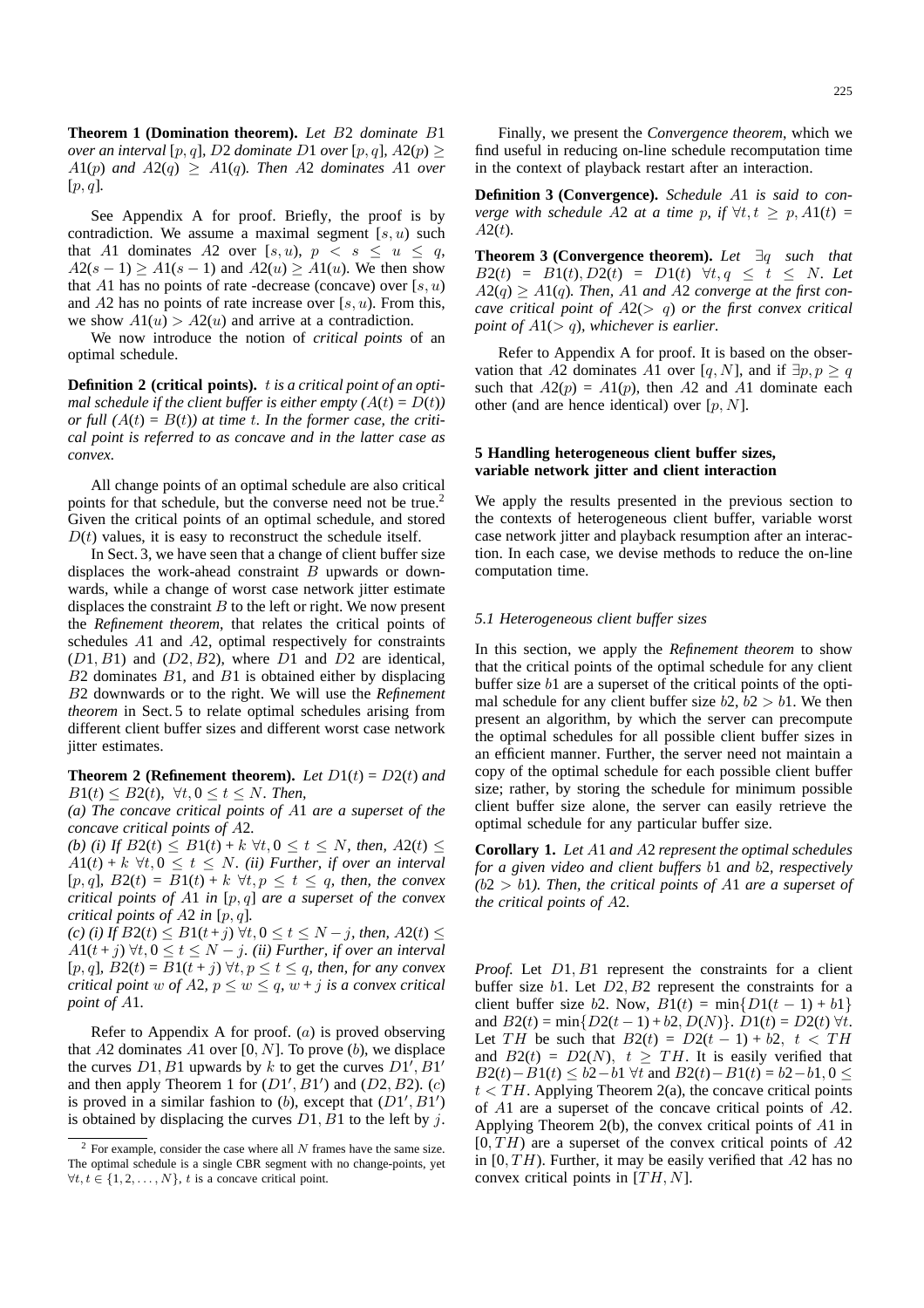| Find_Optimal_Schedule_Any_buffer $(d(t))$<br>1. Call Find Optimal Schedule( $d(t)$ , $\infty$ ). Denote this by $A^*_{\infty}$ . (Salehi-96 algorithm on infinite client buffer) |
|----------------------------------------------------------------------------------------------------------------------------------------------------------------------------------|
| 2. Initialize list Q by inserting for each critical point t of $A^*_{\infty}$ the entry $\lt t, \infty$ , CONCAVE $>$                                                            |
| 3. Find $bmin$ , $A_{bmin}$ , T. (see text for definition)                                                                                                                       |
| 4. Set First, Second to point respectively to first and second entries of list Q.                                                                                                |
| 5. while (Second $!=$ NULL)                                                                                                                                                      |
| 6. Let $\langle b_{a1}, a1, f_{a1} \rangle$ and $\langle b_{a2}, a2, f_{a2} \rangle$ be the entries pointed to by <i>First</i> and <i>Second</i> , respectively.                 |
| 7. if $(\exists t, a] < t < a$ 2 and t is a critical point of $A_{bmin}$ )                                                                                                       |
| 8. $\lt b, L \gt P$ Refine( $\lt a1, f_{a1} > \lt c2, f_{a2} > d(t)$ ). (see text for explanation of Refine)                                                                     |
| 9. Insert each item $\langle a3, f_{a3} \rangle$ of list L into list Q as $\langle b, a3, f_{a3} \rangle$                                                                        |
| 10. Reset Second to point to the entry immediately to the right of First.                                                                                                        |
| <b>else</b> /* Interval requires no further refinement.*/                                                                                                                        |
| 11. Advance First and Second by one step each.                                                                                                                                   |
|                                                                                                                                                                                  |

**Fig. 4.** Algorithm β. The algorithm precomputes and stores the optimal schedule for all possible client buffer sizes. d(t) represents the frame size trace of the given video

**Table 2.** Procedure  $Refine(*a*1, *f<sub>a1</sub>*) > , *a*2, *f<sub>a2</sub>* > , *d*(*t*)).$  A list  $(*b<sub>a3</sub>*, *L* > is returned, where *b<sub>a3</sub>* is obtained as the maximum of an appropriate$ expression and L is the list of all  $\langle a3, fa3 \rangle$ , such that the maximum is attained at  $t = a3$ . See text for details

| $f_{a1}$ | $f_{a2}$ | $(f_{a3})$<br>$b_{a3}$                                                                                                                                                                                                                               |
|----------|----------|------------------------------------------------------------------------------------------------------------------------------------------------------------------------------------------------------------------------------------------------------|
| concave  | concave  | $\max_{a1 \leq t \leq a2, t \in T} D(a1) - D(t-1) + \frac{[D(a2) - D(a1)]*(t-a1)}{(a2-a1)}$ (convex)                                                                                                                                                 |
| convex   | convex   | $\max_{a1 \leq t \leq a2, t \in T} D(t) - D(a1 - 1) - \frac{[D(a2 - 1) - D(a1 - 1)]*(t - a1)}{(a2 - a1)}$ (concave)                                                                                                                                  |
| concave  | convex   | $\max_{a1 < t < a2, t \in T} \left\{ \begin{array}{l} D(a1) - D(a2 - 1) + \frac{(a2 - a1)*[D(t) - D(a1)]}{t - a1}(concave) \\ \frac{[D(a1) - D(t-1)]*(a2 - a1)}{a^2 - t} + \frac{[D(a2 - 1) - D(a1)]*(t - a1)}{a^2 - t}(convex) \end{array} \right.$ |
| convex   | concave  | $\max_{a1 < t < a2, t \in T} \begin{cases} [D(a2) - D(a1 - 1)] - \frac{(a2 - a1) * [D(t-1) - D(a1-1)]}{t-a1} (convex) \\ \frac{D(t) * (a2 - a1)}{a2 - t} - \frac{D(a2) * (t-a1)}{a2 - t} - D(a1 - 1) (concave) \end{cases}$                          |

Let  $bmin$  be the minimum possible client buffer ( $bmin =$ size of largest frame of presentation). Let  $A_{bmin}$  denote the optimal schedule of transmission for a client buffer bmin and  $T$  denote the set of all critical points of  $A_{bmin}$ . We find the notion of *transition buffer of a critical point* useful.

**Definition 4 (Transition buffer).** *Let*  $t \in T$ . *Then, the transition buffer*  $b_t$  *of critical point*  $t$  *is that buffer such that*  $t$  *is a critical point of the optimal schedule of transmission for a client buffer*  $b \leq b_t$  *and not for any higher client buffer.* 

We now present an algorithm  $\beta$  (formally in Fig. 4) to precompute the optimal schedules for all possible client buffer sizes. The algorithm constructs a list  $Q$  (which can be stored in a file and retrieved whenever needed). Each entry of list Q is a triplet of the form  $\langle t, b_t, f_t \rangle$ , which indicates that  $t \in T$ ,  $b_t$  is a transition buffer of t and  $f_t$  is a flag that indicates if  $t$  is concave or convex. The entries in list  $Q$  are stored in increasing order of t.

The basis of the algorithm  $\beta$  is the procedure *Refine*. Given that  $a1, a2 \in T$  and have transition buffers  $b_{a1}, b_{a2}$ , respectively, and given there exists no  $t \in T$  in  $(a1, a2)$ with a transition buffer  $b_t \geq \min\{b_{a1}, b_{a2}\}\$ , Refine finds  $a_1 < a_2, b_{a_3}, f_{a_3} >$  such that  $b_{a_3} = \max\{b_t | a_1 < t < a_2, t \in \mathbb{R}\}$  $T, b_t$  is transition buffer of t} and  $a3$  is the critical point for which the maximum is attained,  $f_{a3}$  indicating if  $a3$  is convex or concave. In case of a tie, Refine returns a list L of all such  $\langle a3, f_{a3} \rangle$ . Table 2 summarizes how b and list L may be identified given a1 and a2,  $f_{a1}$  and  $f_{a2}$ .  $(f_{a1}, f_{a2})$  are flags that indicate whether the respective critical points are convex or concave.) A derivation of the results presented in Table 2 can be seen in Appendix B.

Algorithm  $\beta$  builds list  $Q$  as it progresses and operates as follows. The critical points of the optimal schedule for infinite client buffer<sup>3</sup> are computed directly using the optimal algorithm in [13](Step 1), and for each point, a corresponding entry is inserted in Q (Step 2). At any time, in Step 6, the following invariant holds: the pointers *First* and *Second* point to *adjacent* entries **<sub>a1</sub>,**  $a1$ **,**  $f_{a1}$  $>$  **and**  $$  $Q \forall t, t < a$ 1,  $t \in T$ . Step 7 verifies if  $\exists t \in T$  in the interval (a1, a2). If this is the case, procedure *Refine* is applied on  $\langle a_1, f_{a_1} \rangle$  and  $\langle a_2, f_{a_2} \rangle$  in Step 8, and the critical points returned by *Refine* are inserted in Q (Step 9). The process continues until there is an entry in  $Q$  for each critical point of  $A_{bmin}$ .

Note that once  $Q$  is computed and stored by the server, the critical points of the optimal schedule for a particular client buffer  $b$  may be obtained by inspecting each entry  $\langle t, b_t, f_t \rangle$  of Q and choosing those entries  $\langle t, f_t \rangle$ such that  $b_t \geq b$ . With the list of critical points, the optimal

226

<sup>&</sup>lt;sup>3</sup> Interestingly, the optimal schedule for infinite client buffer as computed according to the algorithm in [13] is identical to the schedule produced using another smoothing algorithm – the critical bandwidth algorithm [6]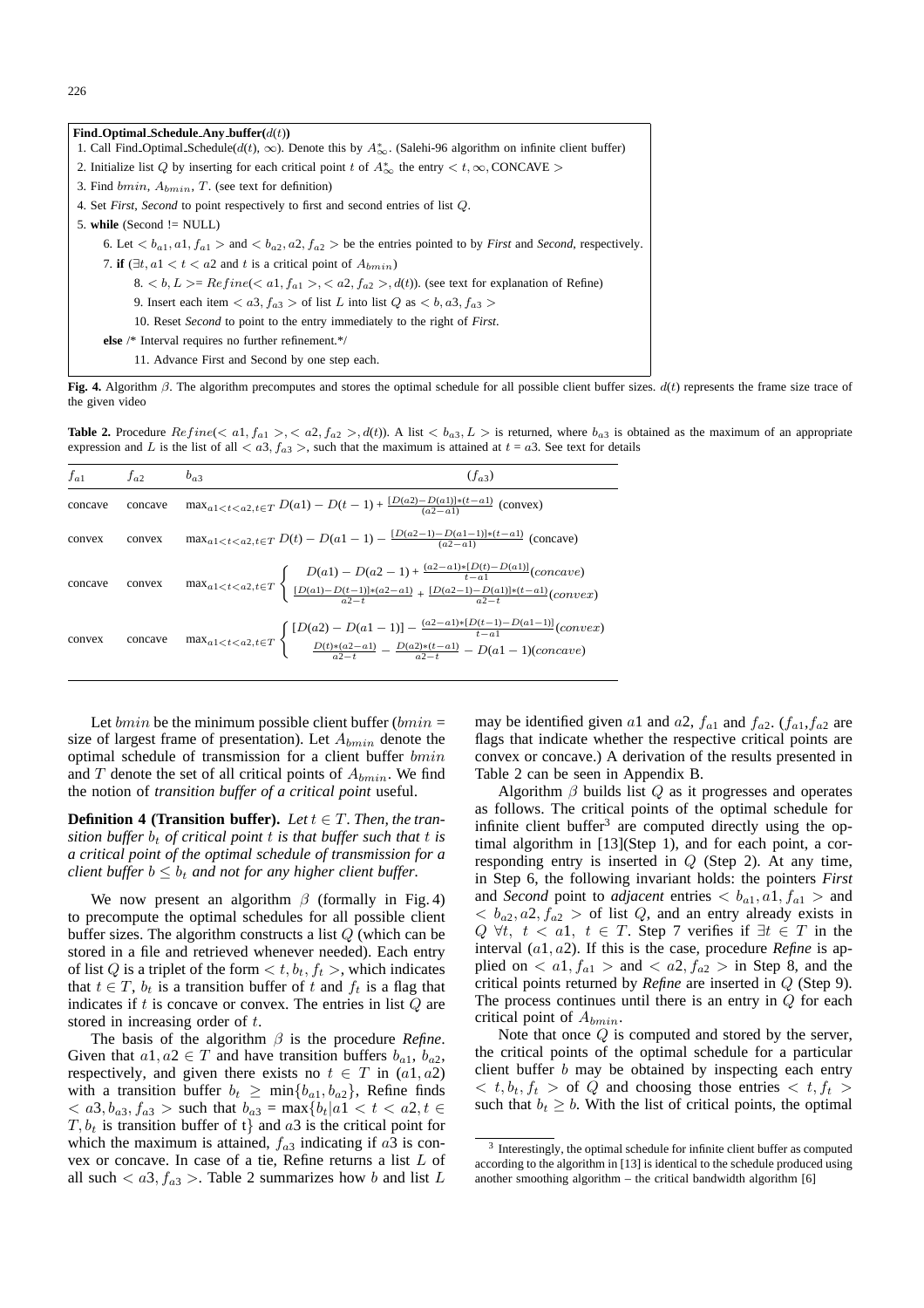227

Consider the following artificially constructed example to illustrate the working of algorithm  $\beta$  and procedure Refine. Assume for a video,  $N = 6$  and  $d(t)$  is given by  $< 1000, 500, 375, 1000, 1125, 1250 >$ . Then,  $D(t)$  is given by < 1000, 1500, 1875, 2875, 4000, 5250 >. Also,  $bmin = 1250$  (minimum client buffer size = size of largest frame). Further,  $T =$  Set of critical points of optimal schedule for client buffer size  $bmin$  $= \{1, 4, 5, 6\}$  (Obtained by running the Salehi-96 Algorithm). The optimal schedule for infinite client buffer has two concave critical points:  $\{1,6\}$ . We now trace the execution of the algorithm and show how Q is constructed. At start of while loop in algorithm  $\beta$ ,  $Q = \langle 1, \infty, concave \rangle$ ,  $\langle 6, \infty, concave \rangle$ . 1. Refine is called with  $\lt 1$ , concave  $>$  and  $\lt 6$ , concave  $>$ . Refine now computes with  $a1 = 1$ ,  $a2 = 6$ ,  $\max_{a1 \le t \le a2, t \in T} D(a1) - D(t-1) + \frac{[D(a2)-D(a1)]*(t-a1)}{(a2-a1)}$ The maximum occurs at  $t = 4$  and is 1675. Thus now:  $Q = <1, \infty, concave>, <4, 1675, convex>, <6, \infty, concave>.$ 2. Refine is called with  $\lt 1$ ,  $concave >$  and  $\lt 4$ ,  $convex >$ . But as  $\forall t, t \in T$ ,  $1 \lt t \lt 4$ , Q is unchanged and the interval  $< 1.4 >$  needs no further refinement. 3. Refine is called with  $\langle 4, convex \rangle$  and  $\langle 6, concave \rangle$ . Refine now computes with  $a1 = 4$  and  $a2 = 6$ ,  $\max_{a1 \leq t \leq a2, t \in T}$  $\int [D(a2) - D(a1-1)] - \frac{(a2-a1) * [D(t-1) - D(a1-1)]}{t-a1}$ (convex)  $\frac{D(t)*(a2-a1)}{a^2-t} - \frac{D(a2)*(t-a1)}{a^2-t} - D(a1-1)(concave)$ The maximum occurs at  $t = 5$ , for the first(convex) subexpression, and is 1375. Thus now,  $Q = 1, \infty, concave > 0, 4, 1675, convex > 0, 5, 1375, convex > 0, 6, \infty, concave > 0$ 4. The intervals  $< 4, 5 >$  and  $< 5, 6 >$  cannot be refined further; The algorithm terminates with  $Q = \langle 1, \infty, \text{concave} > \rangle, \langle 4, 1675, \text{convex} > \rangle, \langle 5, 1375, \text{convex} > \rangle, \langle 6, \infty, \text{concave} > \rangle$ **Determination of Optimal Schedule for a given client buffer** b **using** Q**:** Each triplet  $\langle t, b_t, f_t \rangle$  of Q is examined and those  $\langle t, f_t \rangle$  are chosen for which  $b_t \rangle$  b. For example, for  $b = 1400$ , the critical points are:  $\langle 1, concave \rangle$ ,  $\langle 4, convex \rangle$ ,  $\langle 6, concave \rangle$ . With the list of critical points and with stored  $D(t)$ , the optimal schedule may be reconstructed.

**Fig. 5.** Example to illustrate the working of algorithm  $\beta$  and procedure Refine.

**Table 3.** K is much less than N (see text).  $bmin$  is fixed to be the size of the largest frame for each trace

| Trace          | bmin(KB) | N      | K    |
|----------------|----------|--------|------|
| Advertisements | 10.320   | 16316  | 970  |
| Jurassic Park  | 14.954   | 40000  | 1180 |
| <b>MTV</b>     | 31.426   | 40000  | 1114 |
| Star Wars      | 23.158   | 174054 | 3832 |
| Wizard of Oz   | 42.891   | 41760  | 1139 |

schedule for a client buffer *b* may be easily reconstructed. Figure 5 gives a complete example that illustrates the working of algorithm  $\beta$  and procedure Refine.

Let  $K$  be the number of critical points in the optimal schedule for minimum possible client buffer  $(K = |T|)$ . Theoretically,  $K$  maybe  $N$ , (the number of frames in the video). However, we find on experimentation with several VBR-compressed MPEG-1 video frame-size traces<sup>4</sup> that  $K$ is in practice much smaller than  $N$ . This fact is illustrated in Table 3. It is easily verified that Algorithm  $\beta$  has a max $\{O(K^2), O(N)\}\$ complexity. Storage requirement is  $O(K)$  and the time of retrieval of the optimal schedule for a given client buffer takes  $O(K)$  time.

# *5.2 Variable worst case network jitter*

In this section, we apply the *Refinement theorem* to show an important relationship between the critical points of the optimal schedules for two different worst case network jitter estimates. We then show that it is possible for the server to store the optimal schedule for maximum possible worst case network jitter alone, and yet easily retrieve the optimal schedule for any particular worst case network jitter. A lot of the discussion in this section parallels the discussion concerning heterogeneous client buffer sizes in Sect. 5.1.

**Corollary 2.** *Let* A1*,*A2 *represent the optimal schedule for worst case network jitter* J1 *and* J2 *respectively,* J1 < J2*. Then, (a) the concave critical points of* A2 *are a superset of the concave critical points of* A1*. (b) if* A1 *has a convex critical point at t, A2 has a convex critical point at*  $t + J2 -$ J1*.*

#### The proof is similar to Corollary 1 and is omitted.

Assume that, during the presentation, the worst case network jitter estimate is bounded by  $J_{max}$ , and that the optimal schedule for the estimate  $J_{max}$  has m critical points. Then, it is possible to precompute and store the optimal schedules for all possible estimates of worst case network jitter  $j, j \leq J_{max}$  using  $O(m)$  space. This can be done by storing triplets of the form  $\langle t, J_t, f_t \rangle$ , where,  $f_t$  is a flag that indicates concave or convex. If  $f_t$  is concave, then t is a concave critical point in the optimal schedule for worst case network jitter  $j, j \geq J_t$ , and if  $f_t$  is convex, then  $t+j-J_t$  is a convex critical point in the optimal schedule for any worst case network jitter j,  $j \geq J_t$ .

Finally, we believe that it is possible to develop an efficient algorithm to actually compute and store triplets in the above fashion. We defer development of such an algorithm to future work.

<sup>4</sup> All traces were VBR-encoded using an MPEG-1 software encoder. The videos had length as follows (in minutes): *Advertisements* [8] 9, *Jurassic* [12] 28, *MTV* [12] 28, and *Wizard* [9] 23. *Star Wars* [7] was about 2 h long.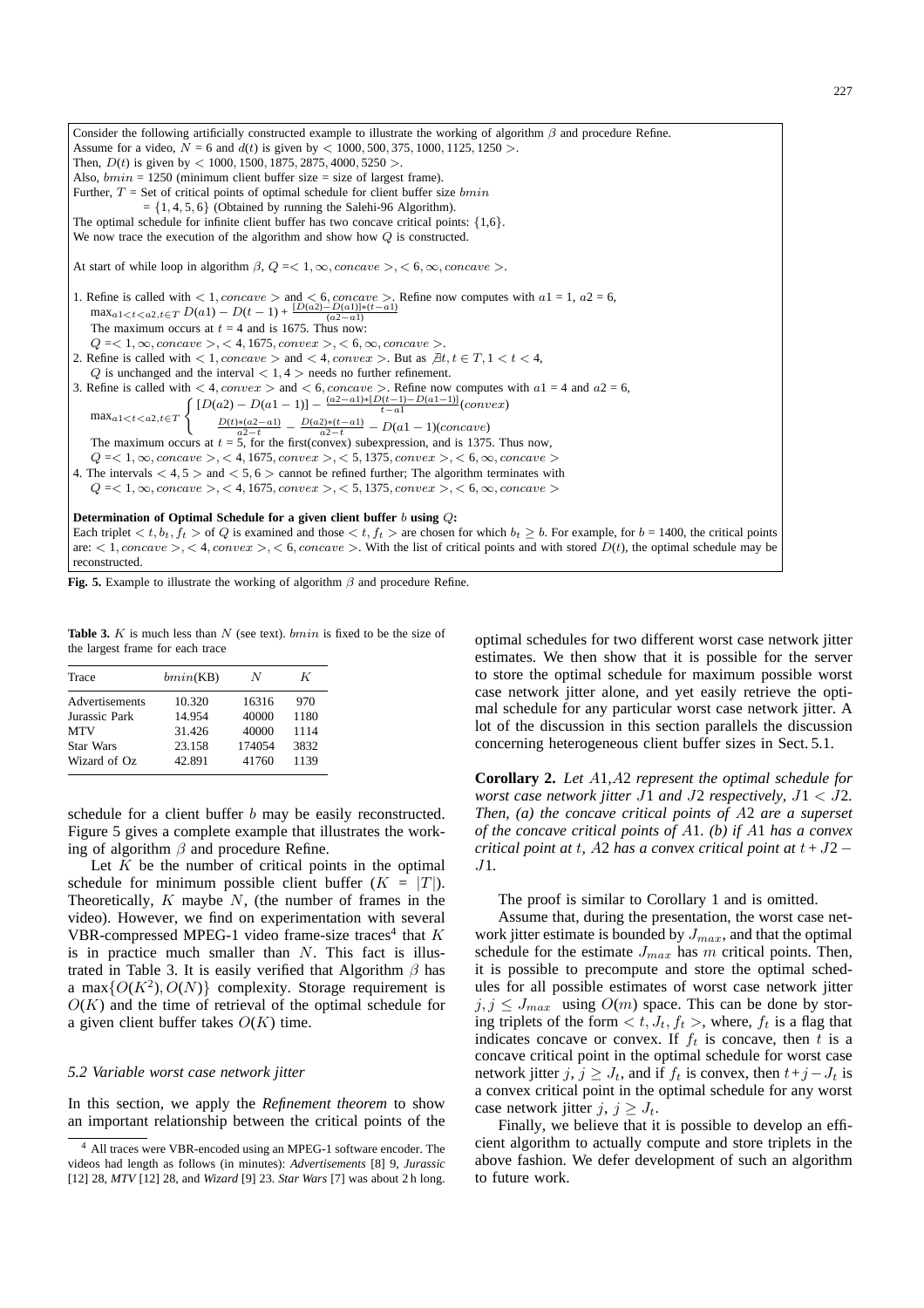#### *5.3 Playback restart after an interaction*

In this section, we apply the Convergence theorem to the context of client playback after an interaction, and evaluate its impact on reduction in schedule recomputation time.

For a given video of  $N$  frames and a given client buffer size b, let D,B represent the work-ahead constraints, and A the optimal schedule for the entire video. Let a client index randomly to a frame  $f$ , flushing out its buffer. Let  $A1$ represent the new optimal schedule of transfer for frames  $f+1$  to N. Then, by a direct application of the Convergence theorem, it follows that  $A$  and  $A1$  converge by the first convex change point of A1 or the first concave change point of  $A$  ( $> f$ ), whichever is earlier. While convergence occurs actually at the first convex critical point of A1 or the first concave critical point of A, we find dealing with change points more convenient algorithmically, and hence we use a slightly weaker version of the Convergence theorem.

The on-line recomputation of A1 proceeds in identical fashion to the optimal algorithm, except that, whenever a change point, say  $c$  is identified, it is verified if  $c$  is a change point of A as well, in which case further computation of A1 is stopped. Beyond  $c$ ,  $A1$  and  $A$  are identical.

We now empirically evaluate the impact of the Convergence lemma in reducing on-line schedule recomputation time, by experimentation with several MPEG frame-size traces. We assume that the client may randomly index to any frame  $i$   $(0 \le i \le N)$  with equal probability. Let  $CL(i)$ ,  $BR(i)$  denote respectively the number of frames to be inspected in an on-line recomputation of the optimal schedule for frames  $i + 1$  to N, if the Convergence theorem were used, and if a blind recomputation were done. (Note that  $BR(i) = N - i$ ). Let  $w(i) = \frac{CL(i)}{BR(i)}$ . Let  $w_{avg} = \frac{\sum_{i=0}^{N-1} w(i)}{N}$ ,  $CL_{avg} = \frac{\sum_{i=0}^{N-1} CL(i)}{N}$ .  $w_i$ ,  $w_{avg}$  are measures of the impact of the Convergence theorem in reducing on-line computation overhead, while  $CL(i)$ ,  $CL_{avg}$  are measures of the absolute computation overheads involved when the Convergence theorem is used.

Figure 6 shows the variation of  $w_{avg}$  with client buffer size for several MPEG-1 traces. For each trace, note that  $w_{avg}$  increases with client buffer size. This is due to the fact that, when the segment lengths of the original schedule are relatively small, the change point of convergence is likely to occur faster. (Also, the Convergence theorem becomes more significant as the length of the trace increases; note that the *Star Wars* trace is four times as long as other traces.) From the figure, we see that for most traces and client buffer sizes  $\leq$  512KB, there is an average reduction of more than five times ( $w_{avg} \leq 0.2$ ) in the number of frames to be inspected when the *Convergence theorem* is used.

Figure 7 shows the variation of  $CL_{avg}$  with the client buffer size for several traces. On average, an on-line recomputation inspects less than 5000 frames across all traces for buffer sizes  $\leq 512KB$  when the Convergence theorem is used.

In conclusion, the Convergence theorem can have appreciable impact in reducing recomputation time of a new schedule. Even in cases where the Convergence theorem may not have a significant influence, we still recommend its use



Fig. 6.  $w_{avg}$  vs client buffer size



Fig. 7.  $CL_{avg}$  vs client buffer size

in case of an on-line recomputation as there is no "penalty" involved.

#### **6 Approximation scheme**

In this section, we propose an approximation scheme that works by altering the work-ahead constraints and performing optimal smoothing on the altered constraints. The resulting schedule is feasible and close to being optimally smooth with respect to the original constraints, yet it takes significantly less time to compute.

The optimal algorithm proceeds by inspecting every frame as a possible candidate for being a change point. Yet it may be verified that a frame with size 0 cannot be a change point and the optimal algorithm can skip inspecting such a frame. The approximation scheme readjusts the frame size sequence in such a manner that many frames have a size 0. The video is assumed to consist of  $N/g$  blocks of  $g$  consecutive frames each (assume for simplicity that  $N$  is a multiple of  $g$ ). The sequence is now readjusted so that, in each block, the entire data of all the frames of the block is attributed to its first frame, all other frames having size 0. Formally, if  $f_j^i$  and  $F_j^i$  respectively denote the size of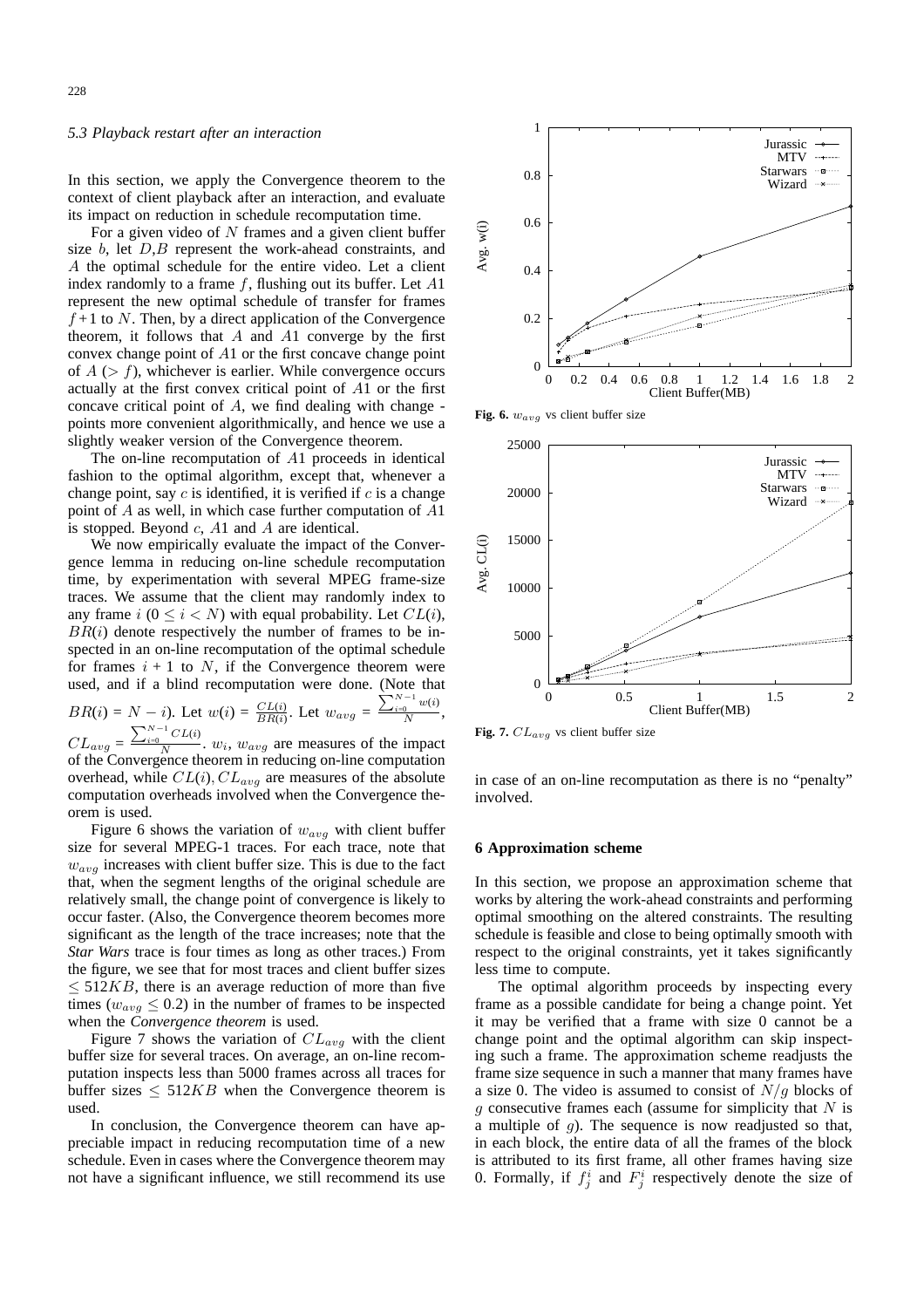

**Fig. 8.** Illustration of the approximation scheme

frame  $j$  of block  $i$  in the original and new sequences, then,  $F_1^i = \sum_{j=1}^g f_j^i$  and  $F_j^i = 0, j \neq 1$ . Figure 8 shows how the original constraints  $D(t)$ ,  $B(t)$  may be modified to give the new constraints  $D1(t)$  and  $B2(t)$  after readjustment of the sequence. Note, however, that the schedule arising from smoothing with constraints  $D1(t)$ ,  $B2(t)$  may be infeasible. We tackle this by adjusting the curve  $B2(t)$  downwards (thus we do not make fullest possible use of the client buffer). Let  $PD_i = \sum_{j=2}^{g} f_j^i$ ,  $1 \leq i \leq N/g$ . Then, the altered constraint  $B1(t)$  is obtained as  $B1(t) = B2(t) - PD_{\lceil \frac{t-1}{g} \rceil}, t >$  $1, B1(1) = B2(1)$ . Smoothing is now performed with the work-ahead constraints  $D1(t)$ ,  $B1(t)$  and we refer to the resulting schedule as the approximate schedule. Only  $N/q$ frames have to be examined as all other frames have a size 0; however, the schedule is not optimal, as we start off with a burstier sequence and do not make fullest possible use of the client buffer.

We now investigate the performance of the approximation scheme by experimentation with several MPEG frame size traces. We demonstrate that the smoothness of the optimal and approximate schedules are comparable. Further, we expect that the approximation scheme achieves a reduction in computation time close to the block size  $g$  (as it examines only about  $1/g$  of the frames that the optimal scheme does) and we show that this is indeed the case.<sup>5</sup>

We first present some of the parameters that we use in our experiments. Typically, the very first frame of the video is much larger than its immediately subsequent frames and a start-up latency of s units may be introduced to smooth its transmission [13]. However, the approximation scheme results in an increase in the size of the first frame due to aggregation, which offsets the benefits of the start-up latency. Further, with the approximation scheme, no data is transmitted in the last  $g - 1$  (q is the block size) frame times. To avoid these problems, we do not apply the approximation scheme to the first  $L1$  and the last  $L2$  blocks of the video,



**Fig. 9.** The % increase in peak using the approximation scheme



**Fig. 10.** The % increase in standard deviation using the approximation scheme

and instead we retain the original frame size sequence for these blocks. In the experiments described below, we fix  $s = 15$ ,  $L1 = 15$  and  $L2 = 15$ . For each video, we fixed the block-size  $g$  to be equal to the  $GOP$  of that video. The GOP of a video is the number of frames between consecutive I-pictures in its compression pattern [1]. The GOP of *Star Wars* is 12, of *Advertisements* 6, of *Jurassic* 12, of *MTV* 12, and of *Wizard* 15.

Let  $PA, SA$  and  $CA$  ( $PO, SO, CO$ ) denote respectively the peak, standard deviation and computation time of the approximate (optimal) schedule. Figures 9 and 10 plot the % increase (as compared to optimal) in peak and standard deviation when the approximation scheme is used against client buffer size for several traces. Across all traces, for client buffers greater than  $1 \overline{MB}$ , the increase of peak is less than 2%. For most traces, and client buffer sizes greater than 4 MB, the increase in peak is less than 0.5%. The increase in standard deviation is less than 2% for buffer sizes greater than 1 MB for most traces. For small buffer sizes ( $\lt 1MB$ ), however, the peak of the approximate schedule may grow to as large as 60% higher than optimal (not shown in graph). This is understandable, because for small buffer sizes, the cost of under-utilizing client buffer becomes significant.

<sup>&</sup>lt;sup>5</sup> The smoothing algorithm runs in  $O(N)$  time, where N is the number of frames examined. In our experiments, we actually used the  $O(N^2)$  version of the smoothing algorithm; however, this version too runs in close to linear time in practice.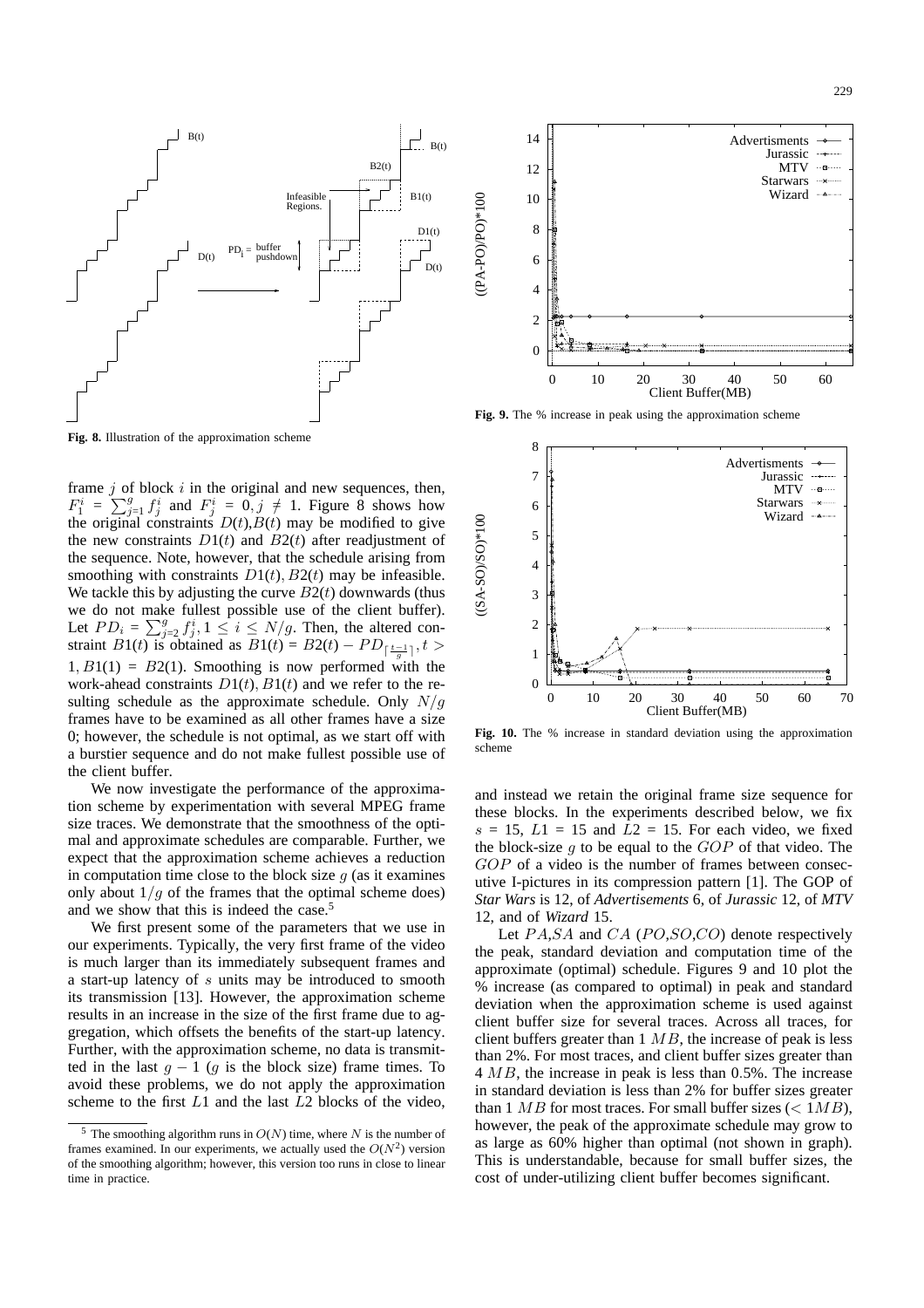

**Fig. 11.** Reduction in computation time (CO/CA) using the approximation scheme. The block size used for each trace was fixed at the GOP of the trace. The GOP of the traces are as follows: Wizard 15, Advertisements 6, Star Wars 12, Jurassic Park 12 and MTV 12. For each video, a speed-up close to block size was achieved across all client buffer sizes

Figure 11 shows the speed-up obtained on using the approximate algorithm as compared to the optimal one, as a function of client buffer. The speed-up is measured on a Pentium 266-MHz processor.<sup>6</sup> Only schedule computation time is considered, and time for input, preprocessing and output is not. As expected, the speedup is close to the block size used for each trace and is not significantly affected by the client buffer size. For example, *Wizard* (block size 15) shows a 13–17-fold speed-up, and Jurassic (block size 12) shows around a 12-fold speed-up across all client buffer sizes.

Finally, in [14], we investigate the impact of varying the block size on the performance of the approximation scheme. Our findings indicate that (i) the speed-up achieved is proportional to the block size, and (ii) in general, larger blocksizes result in poorer approximations; however, exceptions do occur for MPEG video because of the encoding pattern. See [14] for details.

### **7 Related work**

Feng et al. [4] have considered the problem of interactivity in the context of work-ahead smoothing. They introduce the notion of "VCR window" and demonstrate that, for large buffers above 25 MB, most requests for rewind could be handled within the window itself, from the data residing within the smoothing buffer. In such a case, no recomputation of the schedule of transfer is required. On a rewind, transmission by the computed schedule of transfer is stopped and is resumed when normal playback reaches the original point of play. However, it is not clear that this approach would work well in the case of smaller client buffers. Further, their method is not applicable when there is a change in smoothing constraints during the presentation (such as dynamic change of client buffer or worst case network jitter estimates) when a recomputation of the optimal schedule becomes unavoidable.

Dey et al. [2] have considered the problem of playback restart after an interaction. They propose an algorithm by which the restart latency can be minimized, assuming transfer bounded by a particular peak rate determined by the original schedule of transfer. They do not recompute a new schedule of transfer on-line, rather they transmit at the peak rate until convergence with the old schedule of transfer occurs. While this approach has advantages in that the existing network resources are sufficient and no fresh reservation needs to be made, the disadvantage is that there is no direct control over the resulting start-up latency. Again, their technique is not applicable when there is a change of smoothing constraints during the presentation.

Rexford et al. [11] have considered work-ahead smoothing of *live* video, where there is only a limited knowledge of frame sizes in the future (made possible by the introduction of delay at the source). The authors examine schemes in which the optimal smoothing algorithm is periodically executed on-line to compute a transmission schedule over the next window of frames. The performance of these schemes is compared to that of optimal off-line transmission. An interesting question that has not been explored is the cumulative costs associated with repeated on-line computation.

#### **8 Summary and conclusions**

Work-ahead smoothing is a technique whereby a server transmits stored video to a client in accordance with a computed schedule of transfer. Past work [13] established an algorithm that computes a schedule, which optimally minimizes peak, variance and rate variability of the transmitted stream, under the assumptions of fixed client buffer size, known worst case network jitter and strict playback of the client video. In this paper, we have considered practical situations characterized by heterogeneous client buffer sizes, dynamically changing worst case network jitter estimates, and client interactions such as fast-forward and rewind. Such a setting requires an on-line computation of the schedule of transfer. We have presented the *Domination theorem*, *Refinement theorem* and the *Convergence theorem* which establish important relationships between optimal schedules obtained under different sets of constraints. We then use these results to devise methods for reducing on-line computation time in various practical situations. We summarize our results below.

**(i)** Based on the Refinement theorem, we have proposed an  $O(K^2)$  algorithm that can precompute the optimal schedules for all possible client buffer sizes and store them in  $O(K)$  space, such that retrieval of the schedule for a particular buffer size can be done in  $O(K)$  time. Here, K is the number of critical points in the optimal schedule for smallest possible client buffer size, and experiments reveal that  $K$  is significantly smaller than  $N$ , the number of frames in the video.

**(ii)** It is theoretically possible to precompute and store the optimal schedules of transfer for all possible estimates of worst case network jitter  $j, j < J_{max}$  in  $O(m)$  space. Here,

<sup>6</sup> The speedup is measured using UNIX system calls getitimer() and setitimer(), using the flag ITIMER PROF, so that only CPU-time for the process is considered.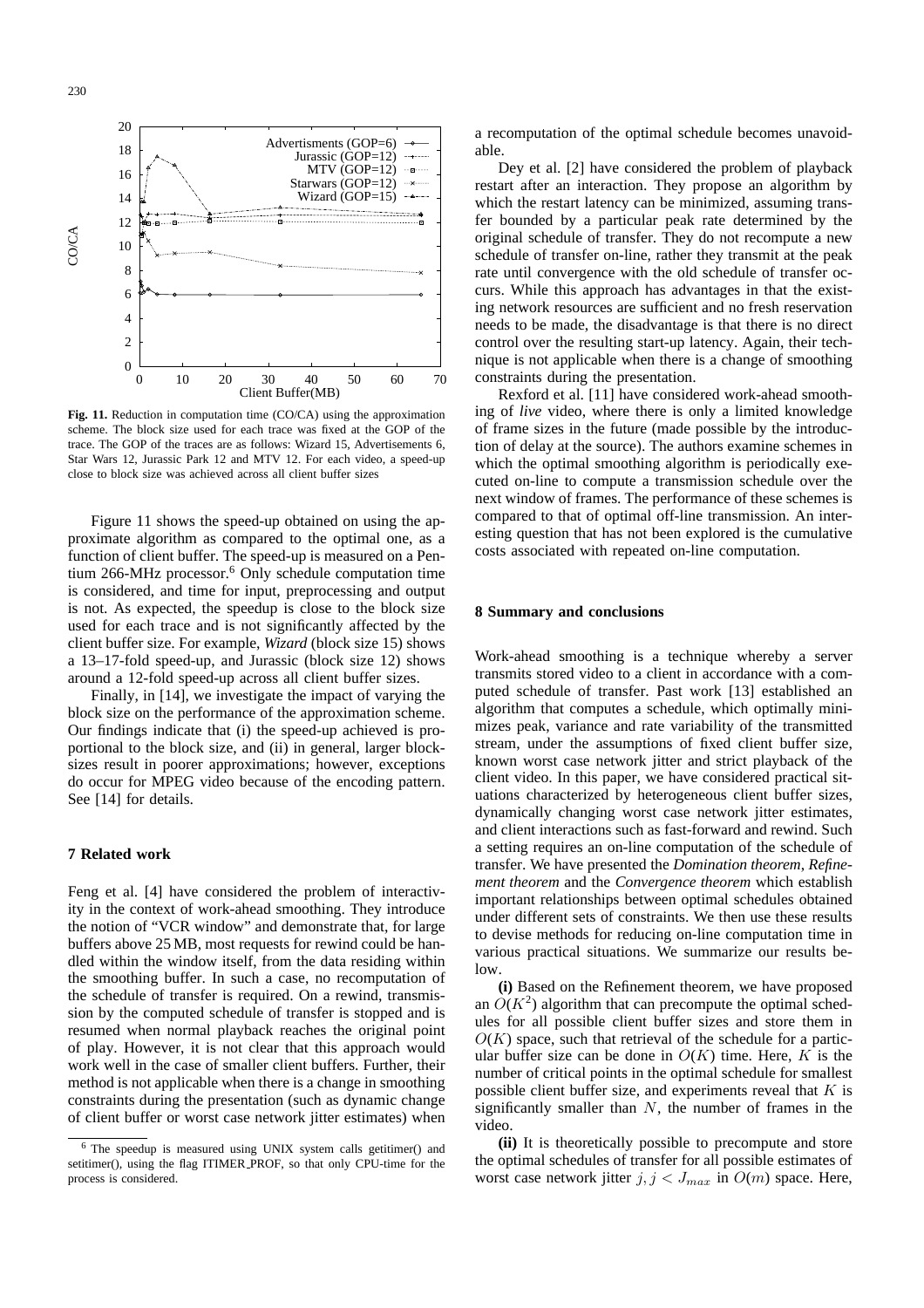

 $s-1$  s  $u-1$  u

**Fig. 12.** Illustration for Theorem 1. All functions are step functions shown as curves for convenience

 $m$  is the number of critical points in the optimal schedule for worst case network jitter  $J_{max}$ .

**(iii)** In the context of on-line recomputation of the optimal schedule on playback resumption after an interaction, the *Convergence theorem* shows at what point in time the recomputed and original schedules converge. The theorem has a significant impact in reducing on-line computation time for small client buffer sizes and long videos. For client buffer sizes  $\leq 512KB$ , the number of frames to be examined in an on-line recomputation is reduced more than fivefold on average.

**(iv)** We have proposed an approximation scheme that works by altering the work-ahead constraints and performing smoothing on the altered constraints. Experimental evaluation shows that, for client buffer sizes  $> 1MB$ , the approximate schedule has peak and standard deviation within 2% of optimal, yet it may be computed as much as 10–15 times faster.

#### **Appendix**

#### *A Proofs of theorems*

#### Proof of Theorem 1

We will consistently use the notation presented in Table 1 using the suffixes 1,2 to distinguish between the two situations. The proof is by contradiction. Let  $s$  be the smallest time at which  $A2(s) < A1(s), p < s < q$ . Let  $u = min\{t | t >$ s,  $A2(t) \ge A1(t)$ . Clearly, u must exist, as  $A2(q) \ge A1(q)$ . (Refer Fig. 12)

**Claim 1.** a1(t) *is non-decreasing,* a2(t) *non-increasing over [s,u], and a1(s) > a2(s).* 

*Proof.*  $\forall t, s \leq t < u, A1(t)$  (strictly) >  $A2(t) \geq D2(t) \geq$  $D1(t)$ . Hence, there is no concave change point of A1 in [s,u), for if t were concave,  $A1(t) = D1(t)$ . Hence,  $\forall t, s \leq$  $t < u, a1(t+1) \ge a1(t)$ .

Similarly,  $\forall t, s \leq t < u, A2(t) < A1(t) \leq B1(t) \leq B2(t)$ and  $a2(t)$  is non-increasing over [s,u].

 $a1(s) > a2(s)$  is obvious.  $(A1(s) > A2(s), A1(s - 1) \le$  $A2(s - 1)$ ).

From Claim 1, we have,  $a1(u) \ge a1(s) > a2(s) \ge a2(u)$ . But,  $a1(u) < a2(u)$  (as  $A1(u) ≤ A2(u)$ ,  $A1(u-1) > A2(u-$ 1)), and we have a contradiction.

We find the following fact useful in our later proofs.

**Fact 1.** *Let* A *(*A1*) represent the optimal curve of transmission for the constraints* D *(*D1*) and* B*(*B1*). Let* D1 *and* B1 *both be displaced upwards (downwards,right,left) from* D *and* B *by the same constant* k*. Then,* A1 *is also displaced upwards (downwards, right,left) from* A *by the same constant* k*.*

Proof of Theorem 2

(a)  $A2(0) = D2(0) = D1(0) = A1(0)$ . Similarly,  $A2(N) =$  $A1(N)$ . Applying Theorem 1, A2 dominates A1 over [0, N]. Let w be a concave critical point of A2. Then,  $A2(w)$  = D2(w). Also,  $D2(w) = D1(w)$  (given) and  $A2(w) > A1(w)$ (A2 dominates A1). From the above,  $D1(w) \geq A1(w)$ . But for feasibility of A1,  $A1(w) \geq D1(w)$ . Hence,  $A1(w) =$  $D1(w)$  and w is a concave critical point of A1.

(b)(i) Construct  $B1'$ ,  $D1'$  by displacing  $B1$ ,  $D1$  upwards by k. That is,  $B1'(t) = B1(t) + k$ ,  $D1'(t) = D1(t) + k \ \forall t \ 0 \le$  $t \leq N$ . By Fact 1, the optimal schedule for  $(D1', B1')$ , say A1', is displaced upwards from A1 by k, that is,  $A1'(t) =$  $A1(t) + k \ \forall t, 0 \leq t \leq N$ . It is easily verified that  $B1$ ' dominates B2 over  $[0, N]$ , D1' dominates D2 over  $[0, N]$ . Further,  $A1'(0) > A2(0)$ ,  $(A1'(0) = A1(0) + k = D1(0) + k =$  $D2(0) + k = A2(0) + k$  and similarly,  $A1'(N) > A2(N)$ . Hence, applying Theorem 1,  $A1'$  dominates  $A2$  over [0, N]. That is,  $\forall t \ 0 \le t \le N$ ,  $A2(t) \le A1'(t) = A1(t) + k$ .

(ii) Let  $w, p \leq w \leq q$  be a convex critical point of A2. Then,  $A2(w) = B2(w) = B1(w) + k$ . From (i),  $A2(w) \le A1(w) + k$ . Hence, we have,  $B1(w) \leq A1(w)$ . But for feasibility of A1,  $A1(w) \leq B1(w)$ . Hence,  $A1(w) = B1(w)$  and w is a convex critical point of A1.

(c) The proof is similar to (b), except that  $B1', D1'$  are constructed by displacing  $B1, D1$  left by j.

# Proof of Theorem 3

B2 dominates B1 over  $[q, N]$ , and D2 dominates D1 over  $[q, N]$ .  $A2(q) \ge A1(q)$ . Also,  $A2(N) = A1(N)$ .  $(A2(N) =$  $D2(N) = D1(N) = A1(N)$ . Hence, A2 dominates A1 over [q, N]. Let u be the first concave critical point of  $A2 (u > q)$ . We have,  $A1(u) \le A2(u) = D2(u) = D1(u)$ . But, we have  $A1(u) \geq D1(u)$  for feasibility of A1, and hence we have  $A1(u) = D1(u) = A2(u)$ . If v is the first convex critical point of A1,  $v > q$ , then, similarly, we can show  $A1(v) = A2(v)(=$  $B1(v) = B2(v)$ ). Let  $r = \min\{u, v\}$ . Then,  $A1(r) = A2(r)$ . Now, applying Theorem 1 twice over  $[r, N]$ , A1 and A2 dominate each other over  $[r, N]$ . This is possible only if  $A1(t) = A2(t) \,\forall t, t \geq r.$ 

Next, it is easy to see that convergence does not occur before r. If convergence occurs at time p, then,  $A1(p-1) < A2(p-1)$ 1),  $A1(p) = A2(p)$  and  $A1(p + 1) = A2(p + 1)$ . Hence, p is either a point of rate decrease (concave change point) of A1 or a point of rate increase (convex change point) of A2. In the former case,  $A2(p) = A1(p) = D1(p) = D2(p)$  or p is a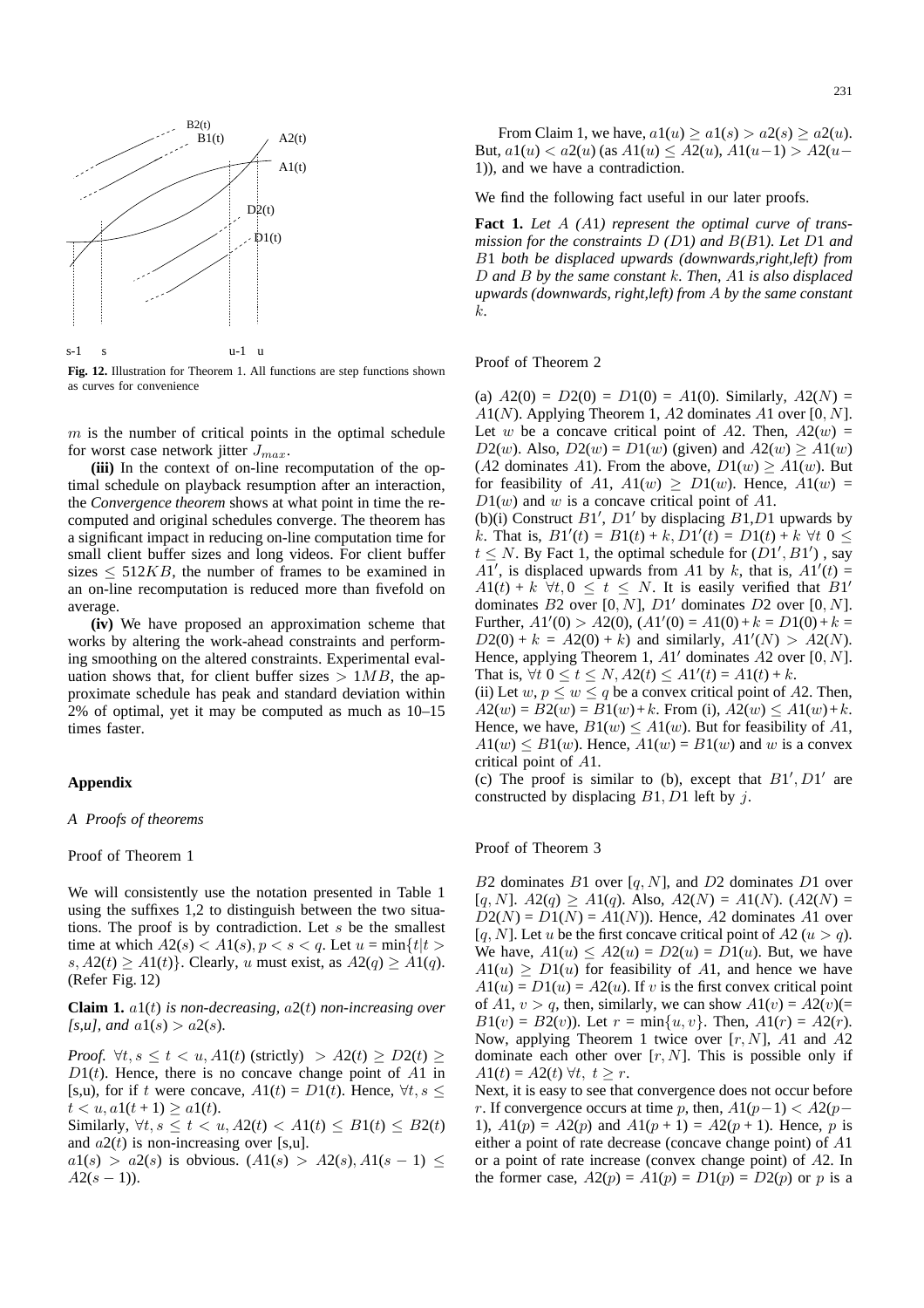

**Fig. 13.** Illustration for proof of Observation 8

concave critical point of A2. Similarly, in the latter case, it may be verified  $p$  is a convex critical point of  $A1$ .

## *B Derivation of Table 2*

Table 2 is derived considering each of four separate cases, where  $f1$  may be concave or convex and  $f2$  may be concave or convex,  $(f1$  and  $f2$  are as discussed in Sect. 5.1). We consider only the case where  $f1$  and  $f2$  are both concave. The other cases may be handled similarly. We assume close familiarity with the terminology stated in Sect. 5.1.

**Observation 1.** Let a1 and a2 be concave critical points of  $A_{bmin}$ , with transition buffers b1 and b2, respectively. Let  $\forall t, a1 < t < a2$  and  $t \in T$ , the transition buffer for t be  $\langle \min\{b1, b2\} \rangle$ . Let  $b = \max_{a1 \le t \le a2, t \in T} D(a1) - D(t -$ 1) +  $\frac{(D(a2)-D(a1))*(t-a1)}{(a2-a1)}$ , with the maximum attained at t =  $a3$  ( $a3$  may not be unique). Then,  $a3$  is a convex critical point of  $A_{bmin}$ , has a transition buffer b, and  $\forall t, a1 < t <$ a2 and  $t \in T$ , the transition buffer for t is  $\leq b$ .

*Proof.* Let  $b0 = \min\{b1, b2\}$ . Let  $D(t)$ ,  $B(t)$  represent the constraints for a client buffer b0, and  $A(t)$  the optimal schedule for that buffer size. As by assumption, there are no critical points in  $(a1, a2)$  for client buffer b0, A (refer Fig. 13) is a straight line over  $(a1, a2)$ . The effect of reducing the client buffer below the b0 translates mathematically to displacing the curve  $B(t)$  downwards. By Corollary 1, a1 and a2 continue to be concave critical points of the optimal schedule as the buffer decreases. Further, as long as displacing  $B(t)$ downwards does not render the straight line transmission over  $(a1, a2)$  as in A infeasible, no new critical point is introduced in  $(a1, a2)$ . An additional convex critical point is created at that client buffer  $b$  where  $B(t)$  just touches the curve  $A(t)$  at some time say  $a3$ ,  $a1 < a3 < a2$ . By Corollary 1, a3 is now a convex critical point in the optimal schedule calculated for any smaller buffer  $\leq b$ , that is the buffer b is the transition buffer of a3. Further,  $\forall t$  such that  $a1 < t < a2$  and  $t \in T$ , t has a transition buffer  $\leq b$ . It now remains to calculate b. Let  $B1(t)$ ,  $D(t)$  represent the constraints for buffer b and  $A1(t)$  the optimal curve. A1 is identical to A over the interval  $(a1, a2)$ .

For 
$$
a1 < t < a2
$$
, we have  $B1(t) - A1(t) = B1(t) - A(t)$   
=  $[D(t-1) + b] - [A(a1) + \frac{(t-a1)*(A(a2) - A(a1))}{(a2 - a1)}]$ 

 $=[D(t-1)+b] - [D(a1) + \frac{(t-a1)*(D(a2)-D(a1))}{(a2-a)}]$ (as  $a1$ ,  $a2$  are concave critical points of  $A1$ ).  $= b - H(t)$ , where,  $H(t) = [D(a1) - D(t-1)] + \frac{(t-a1)*(D(a2)-D(a1))}{(a2-a1)}$ .<br>But,  $B1(t) - A1(t) \ge 0$   $\forall t, a1 < t < a2, t \in T$ , and further,  $B1(a3) - A1(a3) = 0$ . Hence, we have,  $b \geq$  $H(t), \forall t, a1 < t < a2, t \in T$  and  $b = H(a3)$ . Hence,  $b = \max_{a1 < t < a2, t \in T} H(t).$ 

*Acknowledgements.* We are grateful to J.D. Salehi for his constant encouragement throughout this work, and for innumerable suggestions and critical comments on the content and presentation of drafts of this paper. We thank Jayanta Dey for his encouragement and the anonymous referees of the paper for relevant remarks. The traces we used were obtained from Mark Garrett [7], Ed Knightly [8], Marwan Krunz [9] and Oliver Rose [12].

#### **References**

- 1. Le Gall D (1991) MPEG: A video compression standard for multimedia applications. Commun ACM 34: 46–58
- 2. Dey JK, Sen S, Kurose JF, Towsley D, Salehi JD (1997) Playback restart in interactive streaming video applications. In: Proc. IEEE International Conference on Multimedia Computing and Systems, June 1997, Ottawa, Canada, pp 458–465
- 3. Feng W, Jahanian F, Sechrest S (1997) An Optimal Bandwidth Allocation Strategy for the Delivery of Compressed Prerecorded Video. Multimedia Syst 5(5): 297–309
- 4. Feng W, Jahanian F, Sechrest S (1996) Providing VCR functionality in a Constant Quality video-on-demand transportation service. In: Proc. IEEE International Conference on Multimedia Computing and Systems, June 1996, Hiroshima, Japan, pp 127–135
- 5. Feng W, Rexford J (1997) A comparison of bandwidth smoothing techniques for the transmission of prerecorded compressed video. In: Proc. IEEE INFOCOM, April 1997, Kobe, Japan, pp 58–66
- 6. Feng W, Sechrest S (1995) Critical bandwidth allocation for delivery of compressed video. Comput Commun 18(10): 709–717
- 7. Garrett M, Willinger W (1994) Analysis, Modelling and Generation of Self-Similar VBR Video Traffic. In: Proc ACM SIGCOMM, August 1994, London, England, 24(4): 269–280
- 8. Knightly EW, Wrege DE, Liebeherr J, Zhang H (1995) Fundamental Limits and Tradeoffs of Providing Deterministic Guarantees to VBR Video Traffic. In: Proc ACM SIGMETRICS, May 1995, Ottawa, Canada, 23(1): 98–107
- 9. Krunz M, Hughes H (1995) A Traffic Model for MPEG-Coded VBR Streams. In: Proc ACM SIGMETRICS, May 1995, Ottawa, Canada, 23(1): 47–55
- 10. McManus JM, Ross KW (1996) Video on Demand over ATM: Constant Rate Transmission and Transport. IEEE J Select Areas Commun 14(6): 1087–1098
- 11. Rexford J, Sen S, Dey J, Feng W, Kurose J, Stankovic J, Towsley D (1997) Online Smoothing of Live, Variable-Bit-Rate Video. In: Proc IEEE NOSSDAV, May 1997, St. Louis, Missouri, pp 249–257
- 12. Rose O (1995) Statistical properties of MPEG video traffic and their impact on traffic modelling in ATM systems. In: Proc of the 20th Annual Conference on Local Computer Networks, October 1995, Minneapolis, Minnesota, pp 397–406
- 13. Salehi JD, Zhang Z-L, Kurose JF, Towsley D (1996) Supporting Stored Video: Reducing Rate Variability and End-to-End Resource Requirements through Optimal Smoothing. In: Proc ACM SIGMETRICS, May 1996, Philadelphia, Pennsylvania, 24(1): 222–231. An extended version appears in IEEE/ACM Trans on Networking 6(4): 397–410, 1998
- 14. Sanjay G (1997) Work-ahead Smoothing of Video Traffic for Interactive Multimedia Applications. Bachelor's Thesis. Indian Institute of Technology, Madras, India